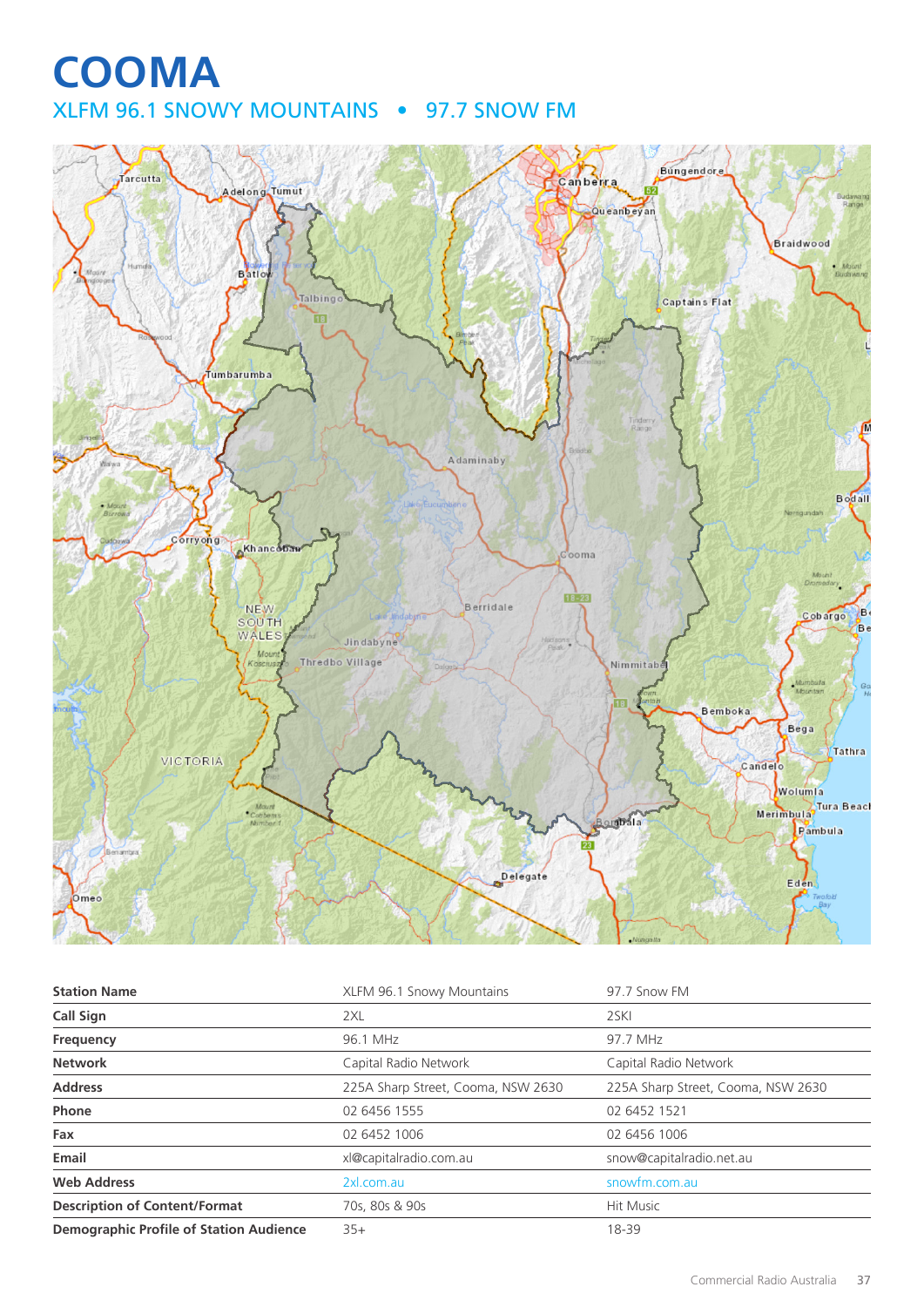# **COOMA**

The Snowy Mountains are located in southern NSW. Cooma, at the junction of the Monaro Highway and the Snowy Mountains Highway, is the main commercial centre of the Snowy Mountains region. It is a large sub-alpine town servicing the needs of its rural population and the Snowy Mountains ski industry operators. The town is approximately one hour's drive from the main ski resorts and provides a good base for a holiday at the snow.

The licence area of the two commercial radio stations covers all of the NSW snowfields, Cooma, Jindabyne, Bombala, Berridale and Adaminaby.

In comparison to the 2011 census, the population of the radio licence area of Cooma has decreased slightly by 0.61% to 22,870. Over 56% of the population is aged 40 years and over. The birthplace for 81% of the population was Oceania including Australian, New Zealander, Indigenous and Islander persons.

The area is known as the gateway to the state's alpine area and attracts a high number of tourists primarily during the winter months. Of the 3,983 people attending an educational institution, 45% were either in infants or primary, 34% were attending a secondary educational institution, 10% attending TAFE and 11% attending University or another tertiary institution.

Of the 9,329 people who already have a tertiary qualification, 69% have a certificate, diploma or another tertiary qualification and 31% have a degree.

Of the total dwellings (8,570) in Cooma, 41% of dwellings are owned outright and 31% are mortgaged. Private rental properties represent 22% of total dwellings.

22% of the total households (8,392) in Cooma have a household income range between \$21,000 – \$41,999pa; 24% between \$42,000 – \$77,999pa; and 12% between \$78,000 – \$103,999pa.

All major banks, car dealers, hardware, electrical/appliances, fast-food restaurants and an extensive selection of national retail, chain and independent stores are represented in the region.

#### **AGRICULTURE**

Cooma is primarily a wool growing area. The farms in the region support over 756 thousand sheep and lambs alongside cattle farms with over 104 thousand beef cattle in the area.

Cooma also produce over 6.3 million kilograms of apples within the region.

#### EMPLOYMENT

The majority (62%) of the labour force of 11,563 is employed full time. The main industries of employment are:

- Wholesale Trade/Retail Trade/Accommodation and Food Services;
- Education and Training/Health Care and Social Assistance; and
- Manufacturing/Electricity Gas Water and Waste Services/Construction.

Cooma has a vibrant tourism, retail and services sector; there are jobs for every trade and profession. In winter the population increases with the influx of seasonal workers on the ski fields. A large number of people are employed by businesses such as the Snowy Mountains Hydro-Electric Authority, the Snowy Mountains Engineering Corporation and the National Parks and Wildlife Services.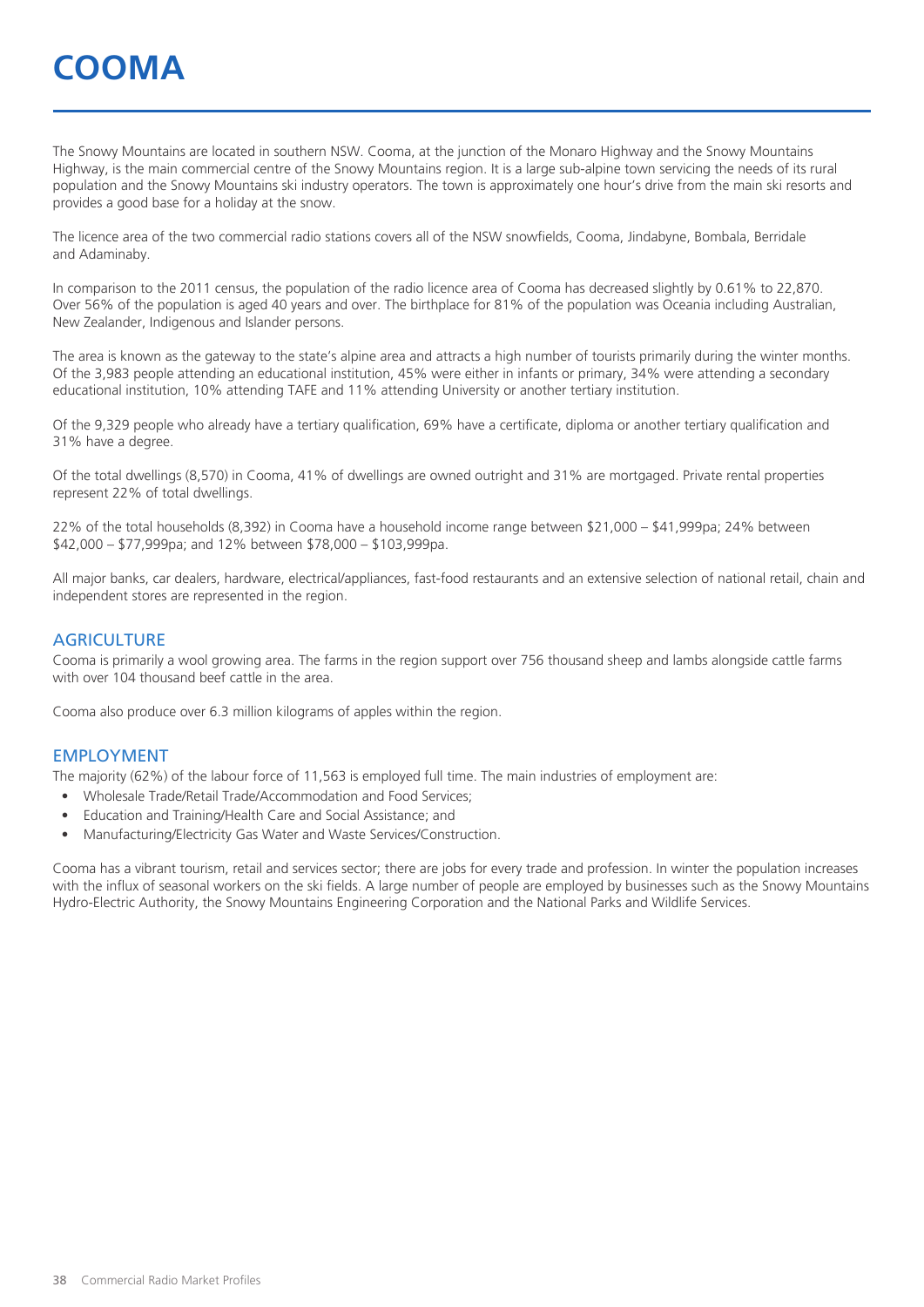# **COOMA**

# AGE COHORTS

| Age                   | Male   | Female | Total    | <b>Market</b><br>population |
|-----------------------|--------|--------|----------|-----------------------------|
| $10 + \gamma$ ears    | 10,533 | 9,870  | 20,403   | 89.21%                      |
| 0-9 years             | 1,296  | 1,171  | 2,467    | 10.79%                      |
| $10-17$ years         | 1,111  | 983    | 2,094    | 9.16%                       |
| 18-24 years           | 925    | 738    | 1,663    | 7.27%                       |
| 25-39 years           | 1,845  | 1,803  | 3,648    | 15.95%                      |
| 40-54 years           | 2,558  | 2,479  | 5,037    | 22.02%                      |
| 55-64 years           | 1,843  | 1,631  | 3,474    | 15.19%                      |
| 65-74 years           | 1,435  | 1,305  | 2,740    | 11.98%                      |
| 75+ years             | 816    | 931    | 1,747    | 7.64%                       |
| Total 2011 population | 11,855 | 11,155 | 23,010   |                             |
| Total 2016 population | 11,829 | 11,041 | 22,870   | 100%                        |
| % change 2011-2016    |        |        | $-0.61%$ |                             |

### LABOUR FORCE

| <b>Employment classification</b> | Total  | Labour force |
|----------------------------------|--------|--------------|
| Full-time employed               | 7,134  | 61.7%        |
| Part-time employed               | 3.419  | 29.57%       |
| Not stated employed              | 642    | 5.55%        |
| Unemployed                       | 368    | 3.18%        |
| <b>Total labour force</b>        | 11,563 | 100%         |

## HOUSEHOLD INCOME

| Income range (pa)       | Total | Occupied<br>dwellings |
|-------------------------|-------|-----------------------|
| $$0 - $7,749$           | 130   | 1.55%                 |
| $$7,750 - $20,999$      | 515   | 6.14%                 |
| $$21,000 - $41,999$     | 1,851 | 22.06%                |
| $$42,000 - $77,999$     | 1,989 | 23.7%                 |
| $$78,000 - $103,999$    | 965   | 11.5%                 |
| $$104,000 - $129,999$   | 807   | 9.62%                 |
| $$130,000 - $155,999$   | 442   | 5.27%                 |
| $$160,000 - $181,999$   | 270   | 3.22%                 |
| $$182,000 - $207,999$   | 207   | 2.47%                 |
| $$208,000+$             | 262   | 3.12%                 |
| Not stated              | 954   | 11.37%                |
| <b>Total households</b> | 8,392 | 100%                  |

## FAMILY STRUCTURE

| <b>Type of family</b>         | <b>Total</b> | <b>Total families</b> |
|-------------------------------|--------------|-----------------------|
| Couple families - Children    | 2,186        | 37.89%                |
| Couple families - No children | 2.783        | 48.24%                |
| Single parents                | 766          | 13.28%                |
| Other families                | 34           | 0.59%                 |
| <b>Total families</b>         | 5.769        | 100%                  |

# **OCCUPATION**

| <b>Employment classification</b>                                     | <b>Total</b> | <b>Occupations</b> |
|----------------------------------------------------------------------|--------------|--------------------|
| Managers/Professionals                                               | 3.894        | 34.78%             |
| Technicians & trade workers/<br>Community & personal service workers | 2.815        | 25.14%             |
| Clerical & administrative workers                                    | 1,283        | 11.46%             |
| Sales workers                                                        | 987          | 8.81%              |
| Machinery operators & drivers/Labourers                              | 2.063        | 18.42%             |
| Not stated                                                           | 155          | 1.38%              |
| <b>Total</b>                                                         | 11,197       | 100%               |

### INDUSTRY

| Industry                                                                                                      | Total  | Workforce |
|---------------------------------------------------------------------------------------------------------------|--------|-----------|
| Agriculture, forestry & fishing                                                                               | 1,422  | 12.86%    |
| Mining                                                                                                        | 29     | 0.26%     |
| Manufacturing/Electricity, gas, water &<br>waste services/Construction                                        | 1,664  | 15.05%    |
| Wholesale trade/Retail trade/<br>Accommodation & food services                                                | 2.594  | 23.47%    |
| Transport, postal & warehousing/<br>Information, media & communications                                       | 388    | 3.51%     |
| Financial & insurance services/<br>Rental hiring & real estate services/<br>Administration & support services | 615    | 5.56%     |
| Professional scientific & technical services                                                                  | 420    | 3.8%      |
| Public administration & safety                                                                                | 986    | 8.92%     |
| Education & training/Health care &<br>social assistance                                                       | 1,755  | 15.88%    |
| Arts & recreation services                                                                                    | 499    | 4.51%     |
| Other services                                                                                                | 329    | 2.98%     |
| Not stated                                                                                                    | 353    | 3.19%     |
| Total                                                                                                         | 11.054 | 100%      |

#### ANNUAL HOUSEHOLD EXPENDITURE

| <b>Product or service</b>            | $$000's$ (pa) |
|--------------------------------------|---------------|
| Food & non-alcoholic beverages       | 111,685       |
| Alcoholic beverages                  | 15,112        |
| Clothing & footwear                  | 20,683        |
| Household furnishings & equipment    | 29,752        |
| Furniture & floor covering           | 10,031        |
| Household appliances                 | 7,166         |
| Household services & operation       | 22,913        |
| Medical care & health expenses       | 39,136        |
| Motor vehicle purchase               | 25,697        |
| Motor vehicle running costs          | 64,155        |
| Recreation                           | 81,506        |
| Recreational & educational equipment | 20,671        |
| Holidays                             | 38,139        |
| Personal care                        | 13,484        |